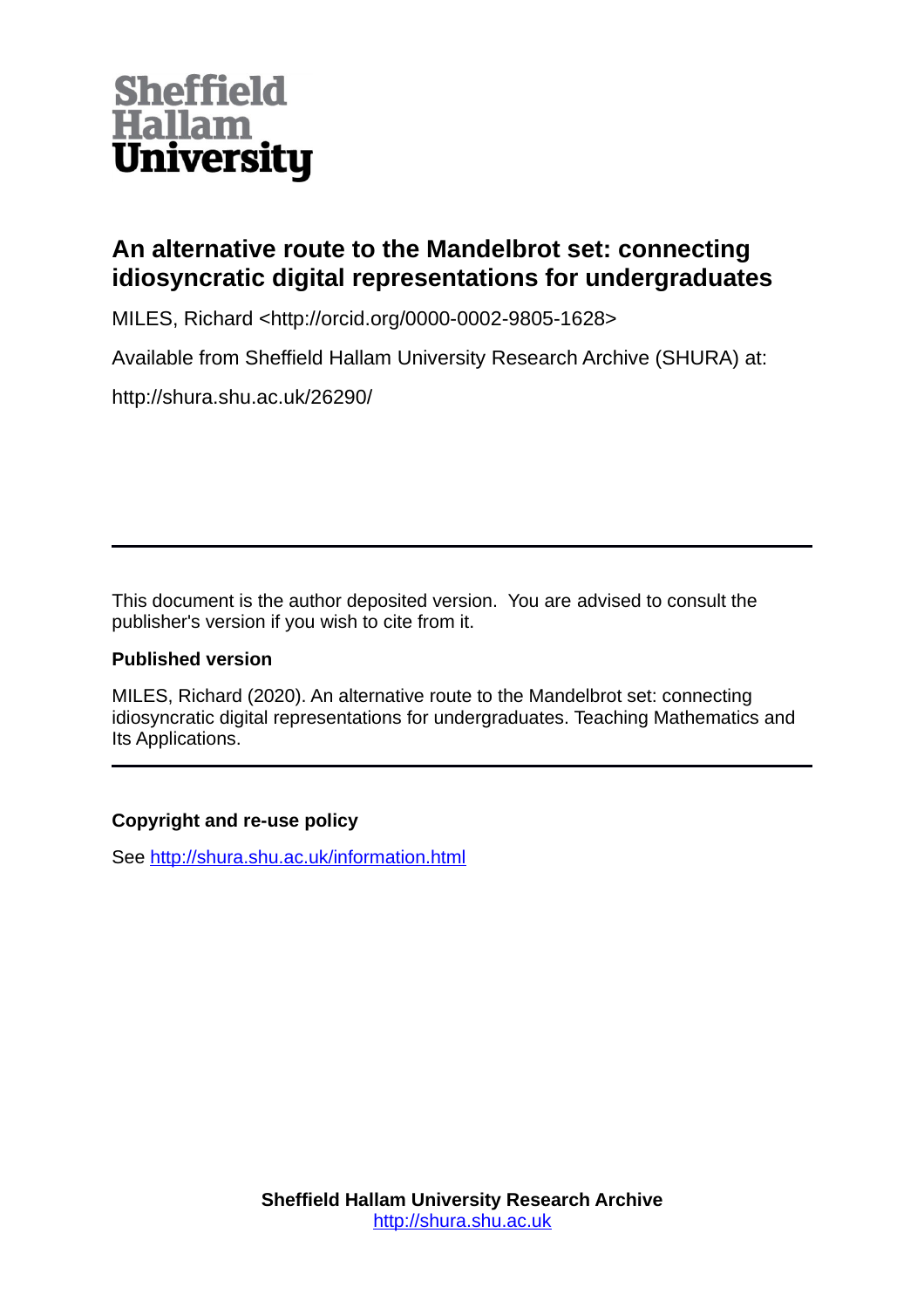### An alternative route to the Mandelbrot set: connecting idiosyncratic digital representations for undergraduates

#### Richard Miles

Mathematics undergraduates often encounter a variety of digital representations which are more idiosyncratic than the ones they have experienced in school, and which often require the use of more sophisticated digital tools. This article analyses a collection of digital representations common to undergraduate dynamical systems courses, considers the significant ways in which the representations are interconnected and examines how they are similar or differ from those students are likely to have experienced at school. A key approach in the analysis is the identification of mathematical objects corresponding to manipulative elements of the representations that are most essential for typical exploratory tasks. As a result of the analysis, augmentations of familiar representations are proposed that address the gap between local and global perspectives, and a case is made for greater use of isoperiodic diagrams. In particular, these diagrams are proposed as a new stimulus for students to generate their own explorations of fundamental properties of the Mandelbrot set. The ideas presented are expected to inform the practice of teachers seeking to develop visually rich exploratory tasks which pre-empt some of the issues of instrumentation that mathematics undergraduates experience when introduced to new digital tools. The overarching aim is to address significant questions concerning visualisation and inscriptions in mathematics education.

*Keywords*: Digital representation, visualisation, instrumentation, undergraduate tasks, Mandelbrot set.

#### 1. Introduction

Drew Berry's *Visualizing the code of life* (Berry, 2017) epitomises the power of digital technology to reify complex scientific concepts and processes. For many mathematics undergraduates, computer generated images and animations depicting fractal structures seem to hold a particular allure. Digital images such as these have been a driving force for mathematical enquiry in their own right and, from a panorama of visualisations, O'Halloran (2015) singles out the familiar representation of the Mandelbrot set to illustrate how visualisations can lead to new mathematical knowledge.

Looking at the image that Mandelbrot (1982) produced of his eponymous set alongside the embryonic version produced by Brooks & Matelski  $(1981)^1$  (see Figure 1), it is easy to imagine the different meanings that students and teachers alike might construct for a single mathematical object depending on the technology available. This close association between "internal" and "external" visualisation in tandem with technology is described in detail by Borba & Villarreal (2006, p. 99). The complexity of what can be meant by *visualisation* also presents itself through this example. To avoid ambiguity, the term *digital representation* is used here to refer to computer generated images representing mathematical objects such as those shown in Figure 1.

First courses in dynamical systems are amongst the richest in terms of digital representations and suitable text books (such as, Alligood *et al.*, 1996; Holmgren, 1996; Scheinerman, 2012; Layek, 2015; Devaney, 2018; Lynch, 2018) enthusiastically encourage students to engage with a range of computational techniques and visual explorations. On the specific topic of fractals, explorations intended for both secondary school and undergraduate students have been considered in some detail (for example, see Doyle, 1992; Naylor, 1999; Choate *et al.*, 1999; Frame & Mandelbrot, 2002; Fraboni & Moller, 2008;

<sup>1</sup>The image produced by Brooks & Matelski (1981) originates from a 1978 conference. Mandelbrot (1980) includes related fractal images of this type but they do not correspond as directly to that of Brooks & Matelski (1981).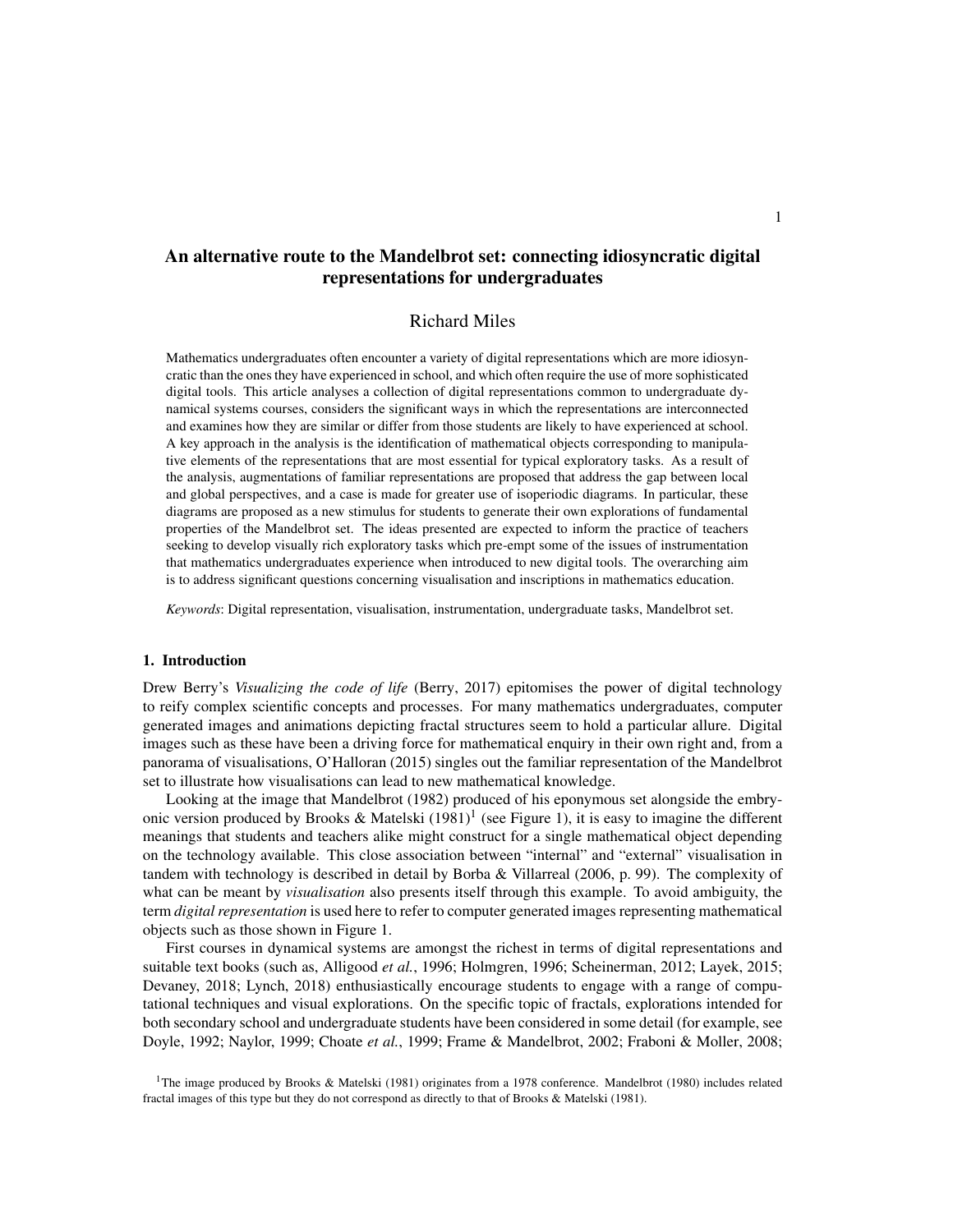

FIG. 1. Images of the Mandelbrot set: recreations of the original digital representations from Brooks & Matelski (1981), on the left, and Mandelbrot (1982), on the right.

Peitgen & Richter, 2013; Peitgen *et al.*, 2013). Novel investigations involving bifurcation diagrams (for example, see Devaney, 1991; Klebanoff & Rickert, 1998; Ross & Sorensen, 2000; Burns, 2002) may also be suitable for some undergraduates, but can be very challenging for others. More generally, a major difference between many of the digital representations that students encounter at university and ones that they have experienced at school (for example, those produced by a graphics calculator, by dynamic geometry software or by a smartphone app) is that the former are more likely to be derived from specific technologies capable of dealing with research level applications (Oates, 2011; Thomas *et al.*, 2017). Thomas *et al.* (2017, p. 109) argue that this has the potential to cause a "discontinuity between school and university, making the transition less than smooth for students". This situation may be complicated by issues of instrumentation that can arise from introducing new and complex technologies in one-semester courses (Stewart *et al.*, 2005). In order to begin to smooth this discontinuity in relation to an area of mathematics decorated with idiosyncratic digital representations, this article analyses a collection of digital representations that often feature in exploratory tasks relating to periodic behaviour in dynamical systems. It considers significant ways in which the representations are interconnected, how they are similar or differ from those students are likely to have encountered at school, and identifies the essential mathematical objects required to manipulate the representations. By identifying such corresponding objects, the aim is to provide the simplest basis upon which subsequent instrumental orchestrations (see Trouche, 2004) can be tailored to individual teaching situations, independent of a particular appropriate technology. As a result of the analysis, existing digital representations relating to periodic point classification are augmented so as to bridge the gap between local and global perspectives (Vandebrouck, 2011; Thomas *et al.*, 2017). Finally, I make the case for greater use of isoperiodic diagrams which, despite being simply defined and easily manipulated (see Section 3), do not yet seem to feature in the undergraduate literature. Crucially, I reveal here how these can be used to provide students with a new visual stimulus to motivate their own explorations of important properties of the Mandelbrot set.

This work, therefore, contributes to the broader aim of addressing one of Presmeg's significant questions (Presmeg, 2006, 2014) concerning visualisation in mathematics education, namely, "How can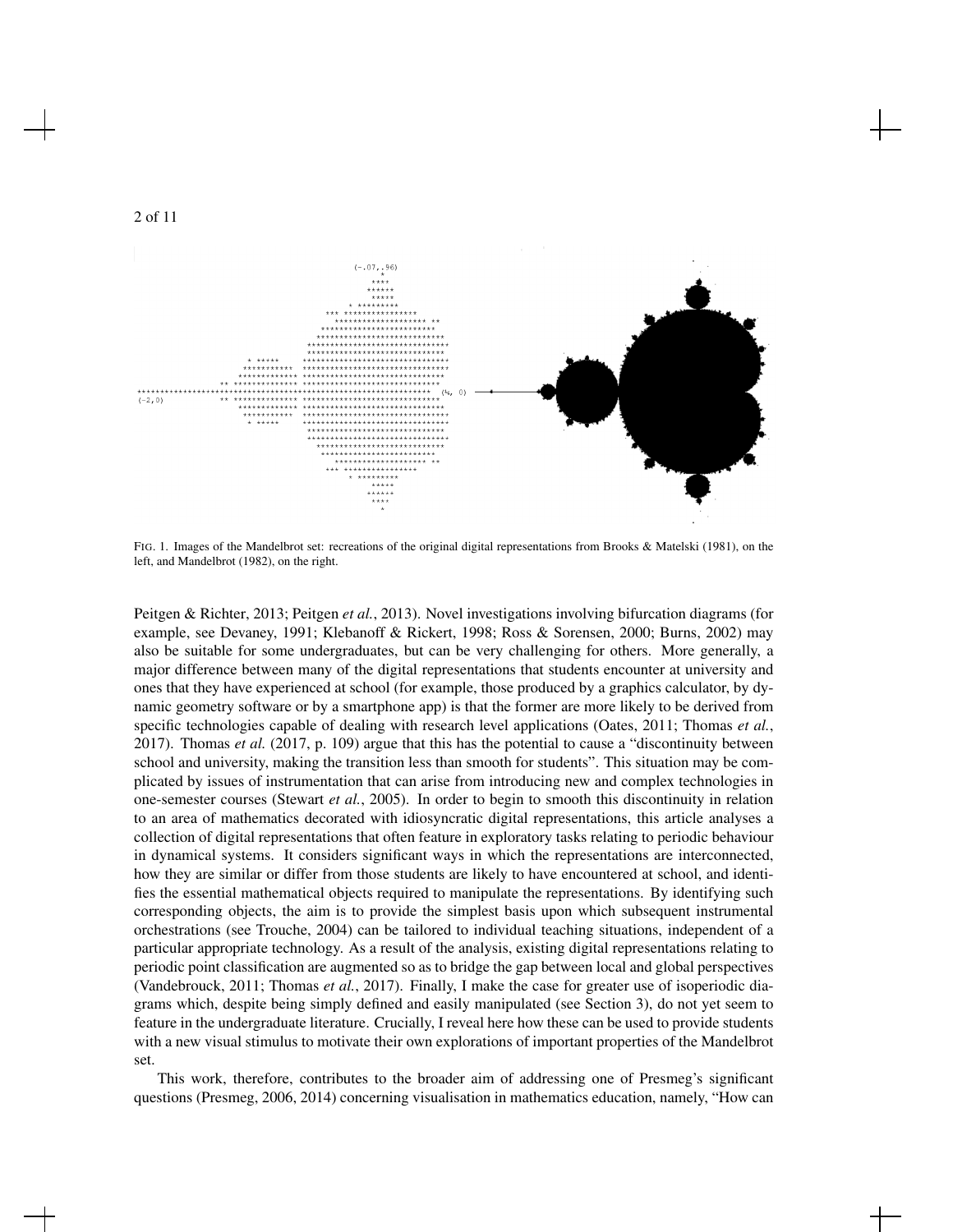teachers help learners to make connections between idiosyncratic visual imagery and inscriptions, and conventional mathematical processes and notations?" (Presmeg, 2006, p. 25). The results are important for university mathematics teachers seeking to develop exploratory tasks using digital representations whilst at the same time pre-empting some of the difficulties their students encounter when introduced to a variety of new digital tools.

#### 2. Background to the analysis: visualisation, digital representations and instrumentation

Mathematicians, mathematics educators and psychologists use the word visualisation in a number of different ways depending on context and focus (Clements, 2014). As pointed out by Arcavi (2003, p. 215), visualisation describes "both the product and the process of creation, interpretation and reflection upon pictures and images". O'Halloran (2015) considers visualisation from a multimodal perspective and uses the term "mathematical image" (O'Halloran, 2015, p. 63) to distinguish representations of mathematical objects such as those shown in Figure 1 which some authors refer to as visualisations. Presmeg (2006) considers further nuances of terminology and, in line with Roth (2003) and Cobb (2002), describes digital representations within the more general context of inscriptions. Here, digital representations are regarded as a type of inscription that is fundamental to student visualisation and exploration of dynamical systems.

The ideas in this article are framed within a broader instrumental approach that focuses on how users' own mental schemes and techniques may be combined with a digital tool to form an *instrument* (Rabardel, 2002; Artigue, 2002). Trouche (2004) addresses the teacher's role in guiding students' learning processes in relation to such instruments using the metaphor of *instrumental orchestration*. Elements of the resulting framework have been expanded and applied in a number of practical situations (for example, see Drijvers *et al.*, 2010, 2013; Thomas *et al.*, 2017).

There are a variety of ways to produce the representations discussed here using a software package such as SageMath, MATLAB, or Mathematica and/or an appropriate programming language or, alternatively, using a bespoke graphical user interface. Specialist digital dynamical systems tools have also been made freely available to students and teachers (for example, see Back *et al.*, 1992; Boeing, 2016). The DSWeb project (SIAM, 2019) gives an idea of the level of sophistication possible when bespoke tools are constructed by teachers and by their students. A particularly interesting case of students' own tool development, featuring exploration and visualisation of the Mandelbrot set, is described by Marshall *et al.* (2014). A discussion of all the advantages, disadvantages and choices surrounding the digital tools just listed is beyond the scope of this article and reliance on a particular technology is deliberately avoided. Instead, the digital representations themselves are considered as key components for exploratory tasks and it is assumed that the chosen digital tools can be configured to enable the most straightforward and essential manipulation of the representations. These assumptions can be seen as the basis for a typical *exploitation mode* (Drijvers *et al.*, 2010, p. 215) within an instrumental orchestration.

In their comparison of multimodal social semiotic and constructionist perspectives on the use of digital representations, Morgan & Kynigos (2014) highlight the central role of manipulation. The authors refer to this colloquially as "tinkering with digital representations" (Morgan & Kynigos, 2014, p. 360). According to their perspective, manipulation and the subsequent changes can be treated as part of the representation itself. A precise taxonomy of such interactions has been produced by Sedig & Sumner (2006). For example, this taxonomy differentiates between *manipulative* interactions such as using a cursor to grasp a digital representation and perform some action on it, and more *conversational* interactions such as entering commands into an input box. Trouche (2004) uses the general term *enablements*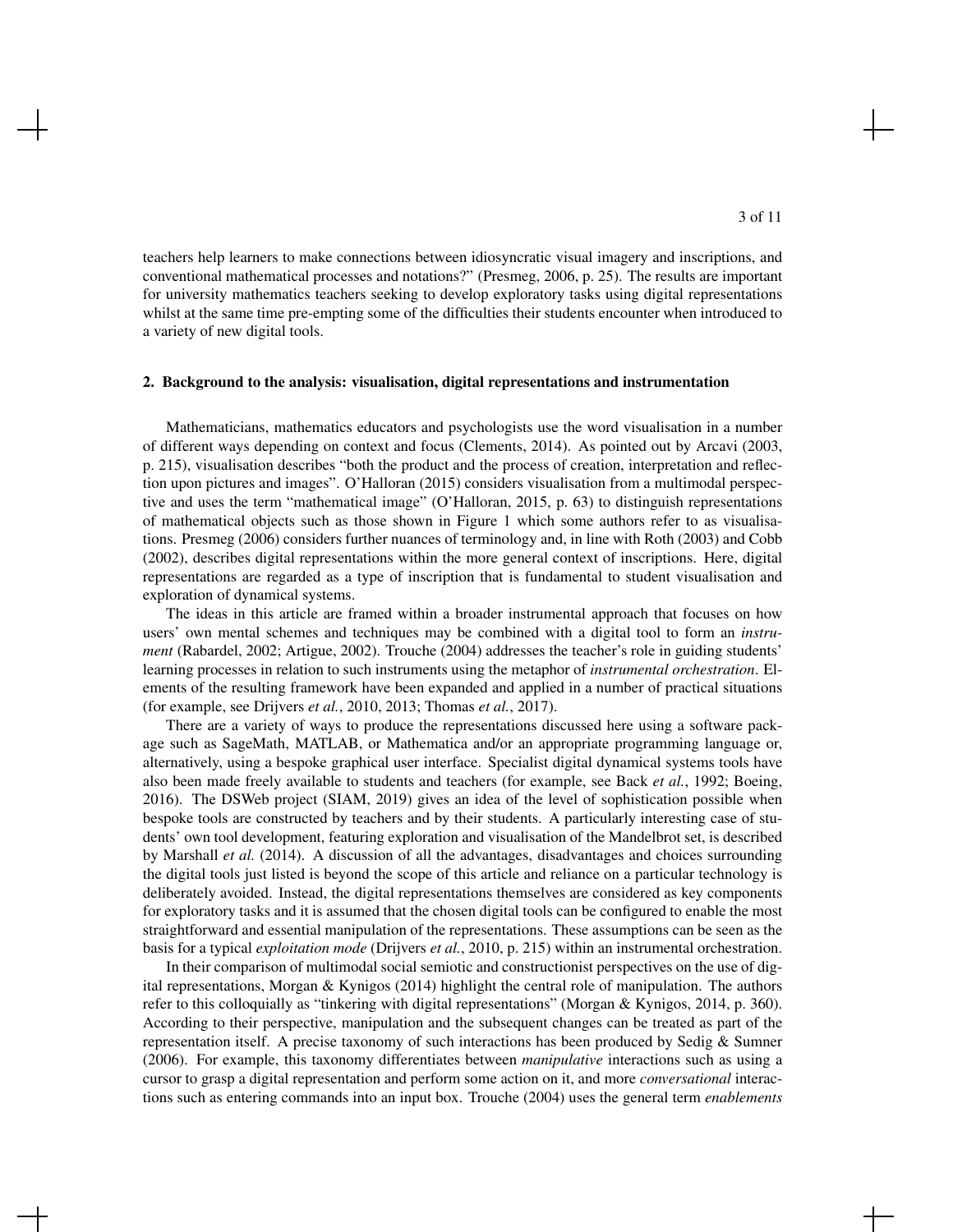|--|--|

TABLE 1. *Six digital representations relating to periodicity.*

| Representation        | Dimension | Axes                 | Enabling objects     |
|-----------------------|-----------|----------------------|----------------------|
| cobweb plot           |           | state-state          | map, initial point   |
| bifurcation diagram   |           | parameter-state      | family of maps       |
| classification plot   |           | state coordinate     | map                  |
| neighbourhood diagram |           | state coordinate     | map, fixed point,    |
|                       |           |                      | neighbourhood radius |
| isoperiodic diagram   |           | parameter coordinate | family of maps       |
| Mandelbrot set        |           | parameter coordinate | family of maps       |

to refer to elements of a digital tool that allow users to make such adjustments. Irrespective of a chosen technology, it is possible to identify the mathematical objects corresponding to enablements that facilitate the most essential manipulation of a given representation. I refer to these objects here as *enabling objects*. Corresponding examples will be contrasted with more generic enablements in the next section.

#### 3. Analysis and results: connecting digital representations related to periodicity

In what follows, a *dynamical system* may be thought of simply as a system of states determined by a map  $f: \mathbb{R}^n \to \mathbb{R}^n$ , where  $n = 1$  (a *one-dimensional system*) or  $n = 2$  (a *two-dimensional system*). The focus here is on examples defined by polynomial coordinate functions that are governed by one or two parameters, as these are most often used as the basis of exploratory tasks. That is, examples that correspond to a family of maps, such as the logistic family  $f(x) = ax(1-x)$ , the Hénon family  $f(x, y) =$  $(a - x^2 + by, x)$ , or the complex quadratic family, defined as a family of two-dimensional systems by  $f(x, y) = (x^2 - y^2 + a, 2xy + b)$ , where *a* and *b* are real parameters. For all such examples, the defining family of maps and real parameters feature as enabling objects of the digital representations considered. These representations together with their specific enabling objects are listed in Table 1. Details of the axes are also included, as these are related to the combinations of enabling objects. For example, the space of parameters may be represented on one axis (corresponding to a one-dimensional parameter space and labelled as 'parameter-state') or on both axes (corresponding to a two-dimensional parameter space and labelled as 'parameter coordinate'). In both these cases, a family of maps is subsequently required as an enabling object. In contrast, if both the axes correspond in some way to state space (labelled either as 'state-state' or 'state coordinate' depending on the dimension of the system), then only a single map is required.

The six example text books listed in the introduction were selected based on accessibility of the content for undergraduates studying a first course in dynamical systems. Among the representations listed in Table 1, the cobweb plot, bifurcation diagram and Mandelbrot set feature in consistent forms in all of these text books. Neighbourhood diagrams are found to have more variable forms and purposes and the representation considered here is based on Alligood *et al.* (1996, Ch. 2). Isoperiodic diagrams do not feature in any of the text books listed, and the classification plot is introduced later in this section.

Before analysing the facets of each representation in Table 1 in more detail, it may be helpful to recall how the most common representations are likely to arise in a natural teaching sequence. Students are generally introduced to one-dimensional systems prior to two-dimensional ones; therefore, they usually encounter cobweb plots and bifurcation diagrams (representing aspects of periodicity for one-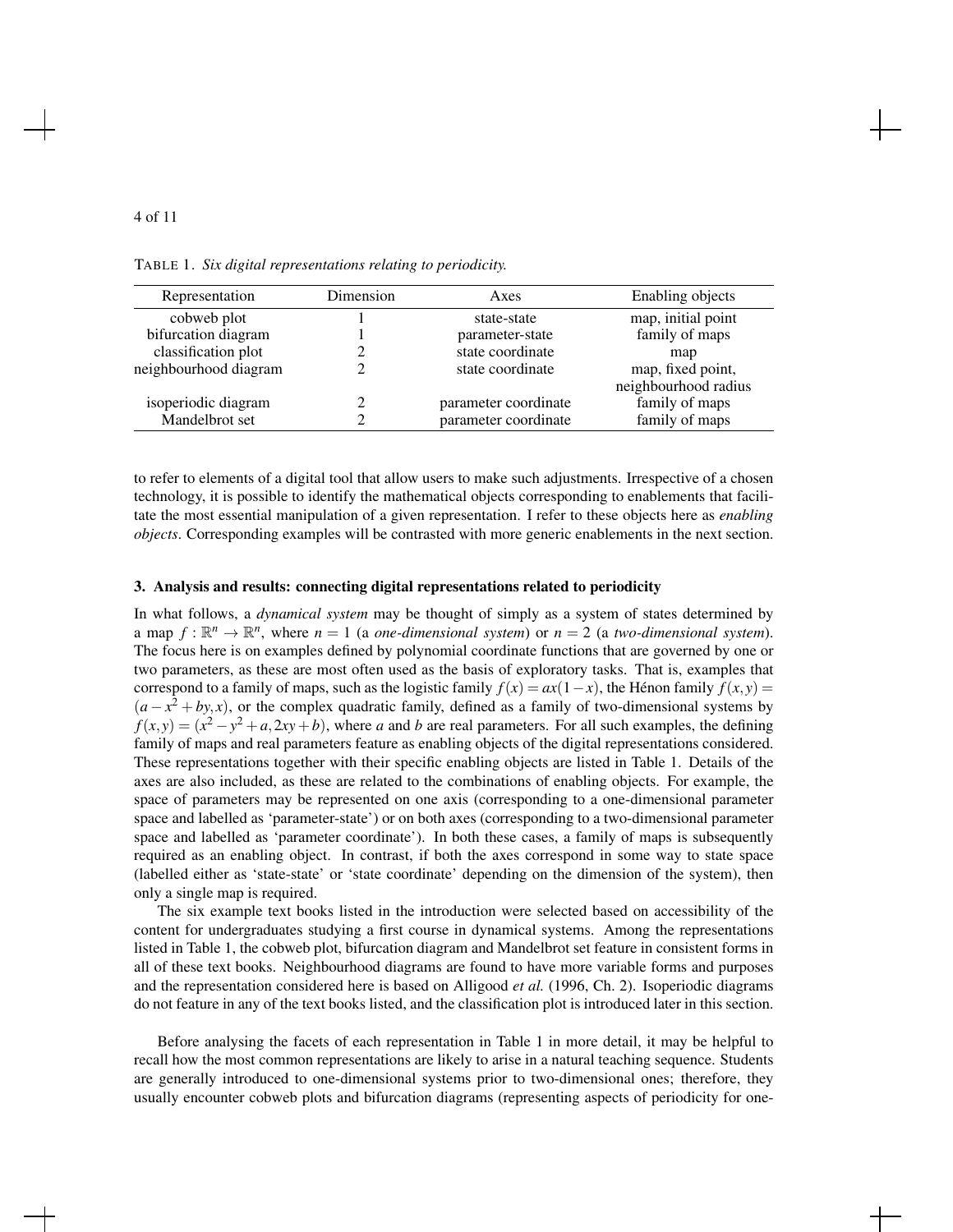



FIG. 2. A cobweb plot showing an attracting period 2-orbit for the map  $f(x) = 3.2x(1-x)$  linked via the red dashed lines to the corresponding orbit in relative position in the bifurcation diagram of  $f(x) = ax(1-x)$ .

dimensional systems) prior to neighbourhood diagrams (representing local expansion and/or contraction around a fixed point in two-dimensional systems). The familiar representation of the Mandelbrot set is likely to be first encountered independently of a link with periodicity, as such a link does not present itself directly from the definition. The link that is usually made relates to "periods of bulbs" (Frame & Mandelbrot, 2002, p. 64), and this leads to well-established exploratory tasks for students. Another wellknown exploration (Devaney, 1991) connects the Mandelbrot set to bifurcation diagrams. However, neither of these lines of investigation are likely to arise spontaneously for students based on the familiar representation of the Mandelbrot set alone, without additional prompting from the teacher.

The cobweb plot augments a Cartesian representation of the defining map for a one-dimensional system using a two-dimensional representation of a one-dimensional trajectory (shown for a logistic map in the left half of Figure 2). The enabling objects are a single defining map *f* (for example, entered via an input box) and an initial point  $x_0 \in \mathbb{R}$  (for example, adjusted via a control that can be dragged along the *x*-axis). The bifurcation diagram is a more bespoke representation, where the parameter space usually appears on the *x*-axis and the state space appears on the *y*-axis (shown for the logistic family in Figure 2, right). This means that the bifurcation diagram requires the defining family of maps as an enabling object. However, no further enabling objects are required as the *y*-values (representing asymptotic orbits) of the displayed co-ordinates depend only on the independent *x*-value (representing the defining parameter). With only a single enabling object, the usefulness of this representation is greatly increased by generic enablements such as range and zoom controls that allow a user to explore particular parameter intervals in more detail.

With its grounding on the global Cartesian representation of a function, the cobweb plot satisfactorily addresses the issue of linking the concepts of repelling and attracting periodic orbits to one of the most common digital representations that students will have encountered before in school. Thomas *et al.* (2017) provide insight into what is known about such encounters, and consider the typical technologies used. For example, most students are likely to have graphed functions using technology such as Geogebra which has been used to generate the graph in Figure 2. Therefore, the additional cobweb is built on familiar terrain. Although the bifurcation diagram is more idiosyncratic than the cobweb plot, it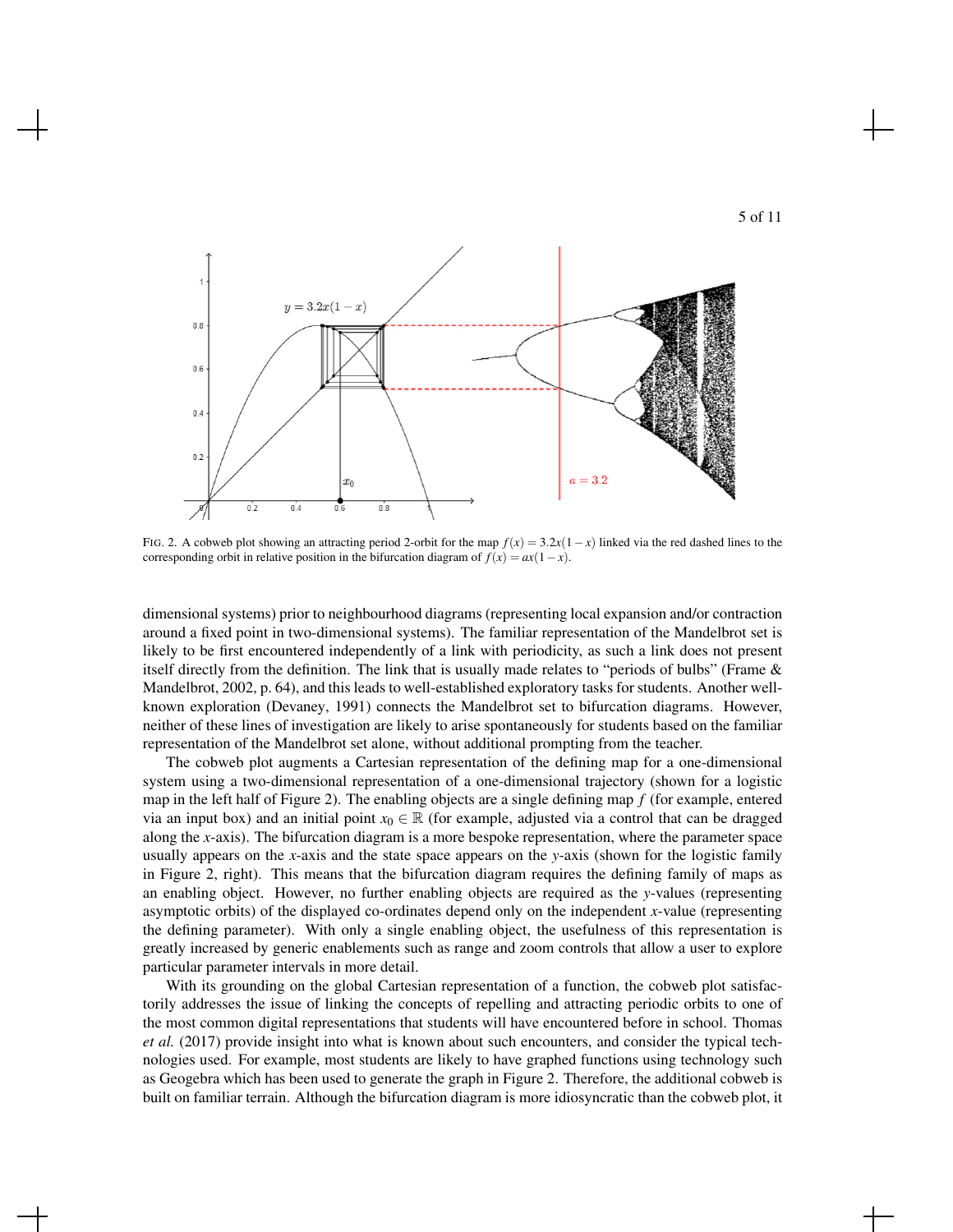also uses the idea of displaying points based on some form of coordinate dependency. So, there is also a Cartesian perspective familiar to students underpinning this representation. There are also natural ways in which the cobweb plot and the bifurcation diagram can be visually connected, as suggested by the red lines in Figure 2. These representations do not usually appear juxtaposed in this way, yet a dynamic link between the two (facilitated by the additional enabling object of a parameter value) generates a new hybrid digital representation that emphasizes the global Cartesian perspective.

Beyond the problems associated with the shift in technologies from school to undergraduate level highlighted in the Introduction, one of the most significant issues identified by Thomas *et al.* (2017) (see also Vandebrouck, 2011) is the leap from global and pointwise representations of functions in school to local perspectives at undergraduate level. Neighbourhood diagrams embody this leap. These representations are often used to reveal expansion and/or contraction close to a fixed point in a twodimensional state space and facilitate classification of these points as saddles, sources and sinks. Beyond the defining map  $f(x, y) = (f_1(x, y), f_2(x, y))$  and a given fixed point, a neighbourhood diagram also requires a neighbourhood radius as an enabling object (for example, implemented via an input box or slider). Although intersections of the curves  $f_1(x, y) = x$  and  $f_2(x, y) = y$  correspond to fixed points, this global perspective is often suppressed (for example, see Alligood *et al.*, 1996, Sec. 2.2). Generic zoom enablements of digital tools make inclusion of these curves much more meaningful, as the local and global perspectives can then be easily compared. The left pane of Figure 3 shows this augmentation for the Hénon map  $f(x, y) = (\frac{1}{2} - x^2 - \frac{3}{2}y, x)$  at a source.

How else might we construct a digital representation that can be tied to the familiar global picture revealing the location of fixed and periodic points but which also facilitates classification of the associated periodic orbits? Beginning with the correspondence between intersections of the curves  $f_1^k(x, y) = x$ and  $f_2^k(x, y) = y$  and points of period *k*, pixel colour coding around each point  $(x, y)$  on or close to the curves according to the moduli of the eigenvalues  $\lambda_1$ ,  $\lambda_2$  of the Jacobian matrix  $Df^k(x, y)$  gives a visual means to classify the periodic orbit as a source, sink or saddle. For example, for  $j = 1, 2$ , using green to show both  $|\lambda_j| > 1$ , red to show both  $|\lambda_j| < 1$  and blue to show only one of  $|\lambda_j| > 1$ , respectively. This produces a *classification plot* which requires only a given map as an enabling object. The right pane of Figure 3 is a classification plot showing a period 3 saddle orbit for the Hénon map  $f(x,y) = (\frac{5}{4} - x^2 - \frac{3}{4}y, x)$ . Colours are chosen according to the regime just described and the colour intensity (that is, an RGB vector scaling) is based on the proximity of  $f^k(x, y)$  and *x*, or of  $f^k_2(x, y)$  and *y*.

The use of pixel colouring according to corresponding point properties is also a key idea behind representations of two-dimensional parameter spaces. The bifurcation diagram for one-dimensional systems provides a means to make immediate qualitative comparisons within a family of dynamical systems. With an analogous purpose in mind, Gallas (1993) introduced isoperiodic diagrams for the two-dimensional parameter space of the Henon map. The essence of his idea is to colour code points in ´ this space according to the length of a dominant attracting periodic orbit (if one can be computationally detected) for the corresponding Hénon map. The resulting digital representation (see the left pane in Figure 4) provides a highly structured picture of parameter space and this only requires a two-parameter family of maps as an enabling object. In a similar way to the a bifurcation diagram, the usefulness of this digital representation is enhanced by generic enablements such as range and zoom controls. There is nothing special about the Henon map here, apart from the number of dimensions of the parameter ´ space, so isoperiodic diagrams allow students to visualise parameter spaces for two-parameter families much more generally. For example, an isoperiodic diagram for the complex quadratic family can be produced using the same tool as for the Henon map. The result is shown in the right pane of Figure 4 ´ where there is an instantly recognisable resemblance to the standard representation of the Mandelbrot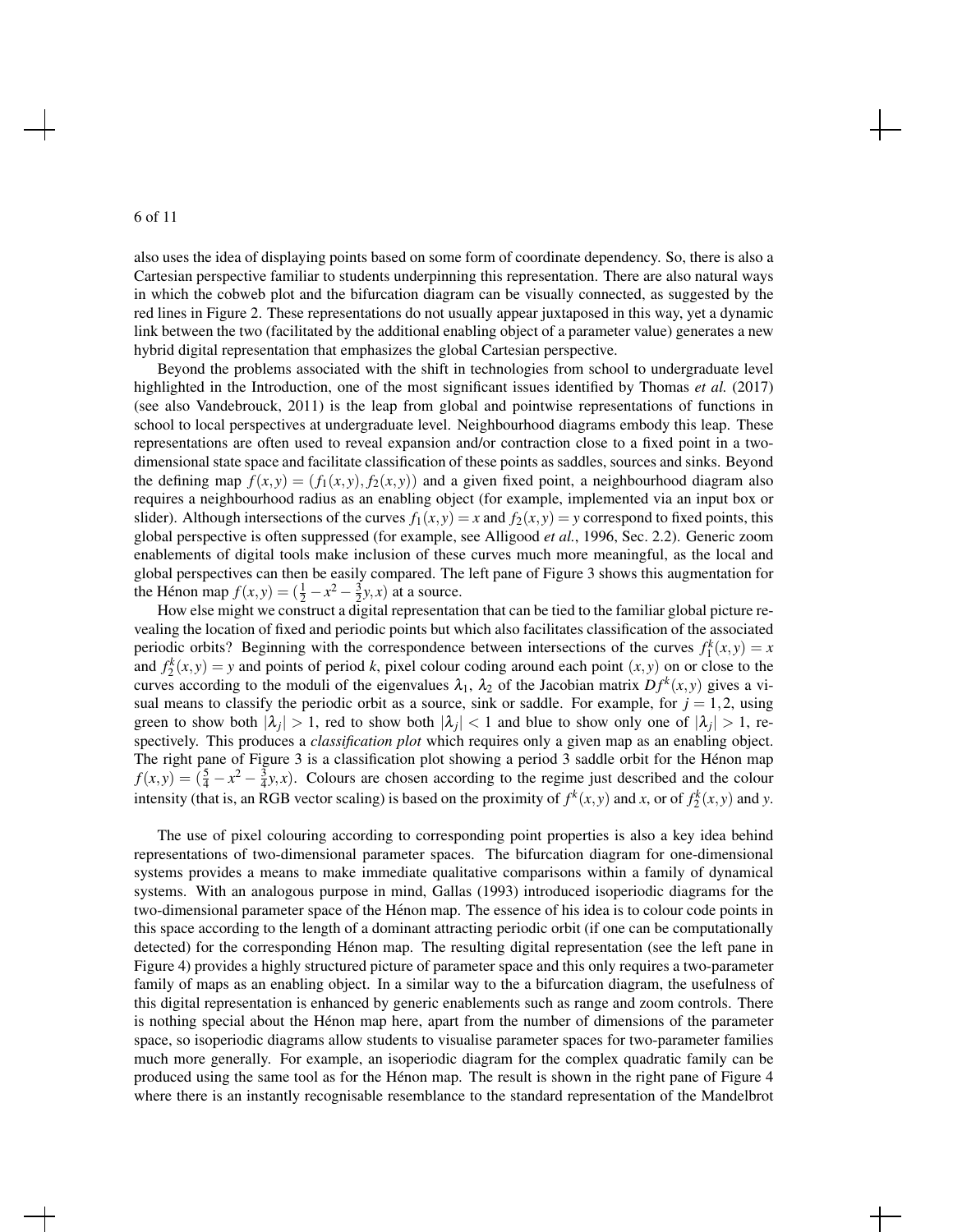



FIG. 3. The left pane shows two iterates of distortion for a neighbourhood centred around a source for the Hénon map  $f(x, y)$  $(\frac{1}{2} - x^2 - \frac{3}{2}y, x)$ . The right pane is a classification plot, using colour coding based on eigenvalues of  $Df^k(x, y)$  to identify a period 3-saddle orbit for  $f(x, y) = (\frac{5}{4} - x^2 - \frac{3}{4}y, x)$ 

.

set. Thus, the isoperiodic diagram provides students with a visual stimulus to formulate their own questions concerning periods of bulbs in the Mandelbrot set. Beyond investigations of the complex quadratic family, isoperiodic diagrams also provide students with a means to investigate and interlink the Mandelbrot-like sets that arise from multiple critical points for more general complex polynomial maps. For example, I have used variations on the following task prompt to initiate such explorations.

*The Mandelbrot set is defined in terms of a single critical point for the complex quadratic map*  $z \mapsto z^2+c$ , where c is a complex parameter. How might 'generalized' Mandelbrot sets be defined for a *complex cubic map where the constant term is given by a parameter? For example, for a map such as z* 7→ *z* <sup>3</sup> −*z*+*c? How do these generalized Mandelbrot sets relate to the associated isoperiodic diagram, and what can you deduce about the structure of such sets in relation to parameter space?*

This example underscores how important it is that digital representations are equipped with wellchosen enablements. In particular, the implied notion of a 'generalized' Mandelbrot set requires not only a defining map but the addition of a critical point as an enabling object. Such deep explorations are far more difficult for students to undertake without appropriately configured digital representations at hand. Therefore, in this example, isoperiodic diagrams and 'generalized' Mandelbrot sets offer technological and pedagogical affordances (Trouche, 2019, p. 395) that enable students to experiment efficiently, simulate, explore similarity and change, and form conjectures to support their conceptual understanding of dynamical systems.

#### 4. Conclusions and challenges

Digital representations are motivating and powerful components of mathematical exploration. This article provides a basis for university mathematics teachers to consider how they arrange digital representations within their own exploratory tasks for students. However, with the wealth of capabilities offered by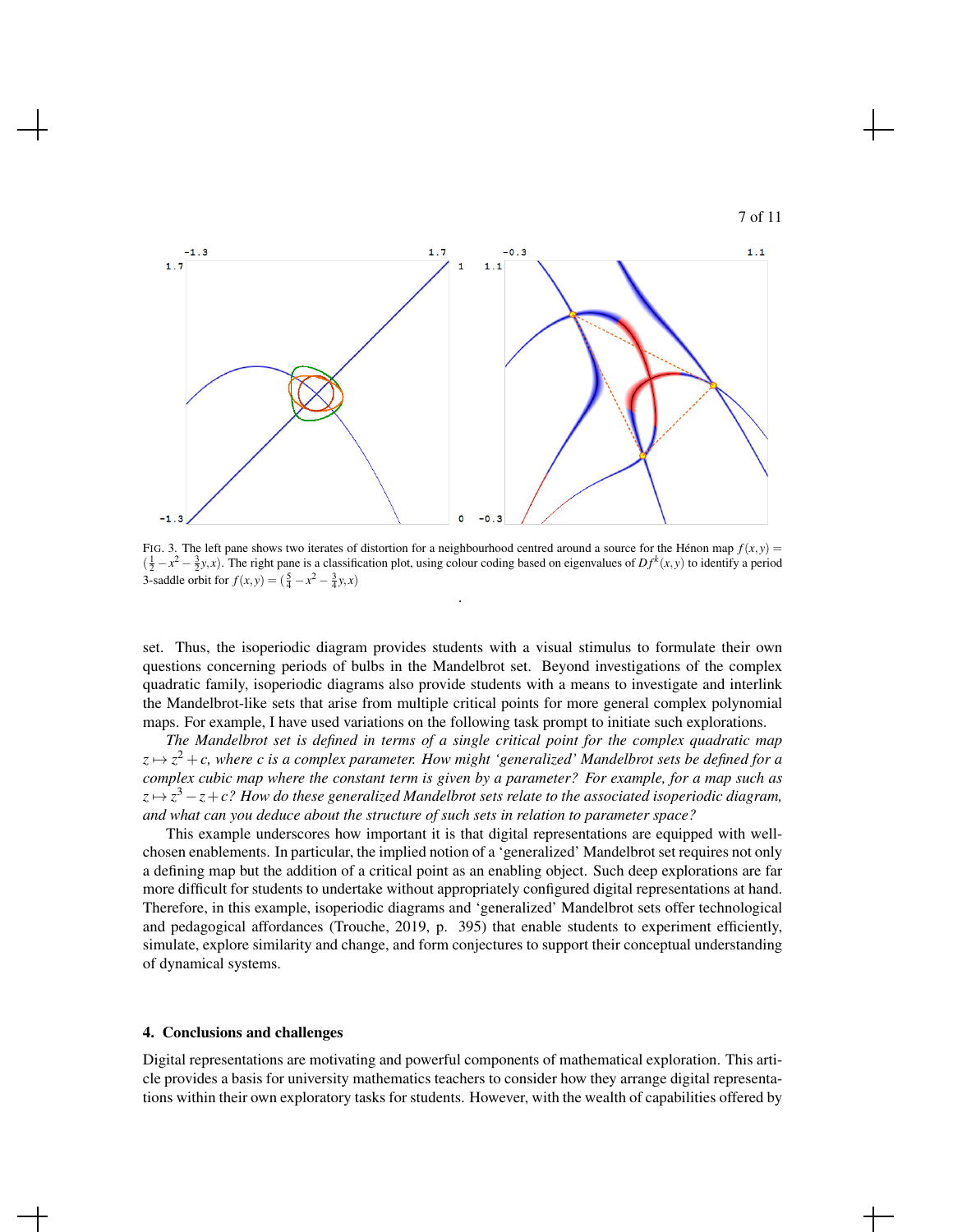



FIG. 4. Isoperiodic diagrams for the Hénon family  $f(x, y) = (a - x^2 + by, x)$  (left pane) and the complex quadratic family  $f(z) = f(z)$  $z^2 + a + bi$  (right pane). In both cases, the parameter space of  $(a, b)$ -coordinates is represented.

digital tools deployed at undergraduate level comes an inevitable level of complexity. Here, the essence of a significant collection of digital representations has been extricated from these potentially complex technologies. This enables the representations to be systematically compared and connected with each other and with the familiar representations that undergraduates will have encountered in school. The innovations that are proposed capitalise on existing visual links and address the global-local leap that students are presented with at undergraduate level. In addition, by exploring the affordances of isoperiodic diagrams, a new visual route of exploration for students is revealed which empowers them to formulate their own conjectures concerning important properties of the Mandelbrot set.

An alternative lens that could be used in this article is provided by the notion of *webbing* (Noss & Hoyles, 1996), as this addresses the guiding aim of helping learners to make connections, as described in Presmeg's question in the Introduction. Although this perspective is not pursued here, it could potentially be harmonised with instrumental approaches (Trouche  $\&$  Drijvers, 2014). Placing the analysis within an instrumental approach also raises further questions and challenges. For example, how can intended instrumental orchestrations be best achieved with the aid of one (or more) of the many digital tools available? In particular, configuring such tools so that students are able to produce intended representations using pre-selected enablements can be challenging. This configuration requires not only adaptable capabilities from the chosen tools but also requires teachers to develop expertise in manipulating these capabilities towards their own didactical intentions. The complexities of this issue recall the connection between instrumental orchestration and technological pedagogical content knowledge raised by Drijvers *et al.* (2013). I have often arranged exploratory tasks around the representations considered here with the aid of bespoke browser-based tools<sup>2</sup> which I have gone on to progressively refine based on successive iterations of the tasks. In line with a concluding conjecture of Drijvers *et al.* (2013), integration of these tools has stabilized to a point where my own orchestrations have shifted focus, placing mathematical exploration above technology mastery. For example, I now devote less time to procedural

<sup>&</sup>lt;sup>2</sup>Figure 3 and Figure 4 were produced using these bespoke browser-based tools. Figure 2 was produced using a combination these tools and Geogebra.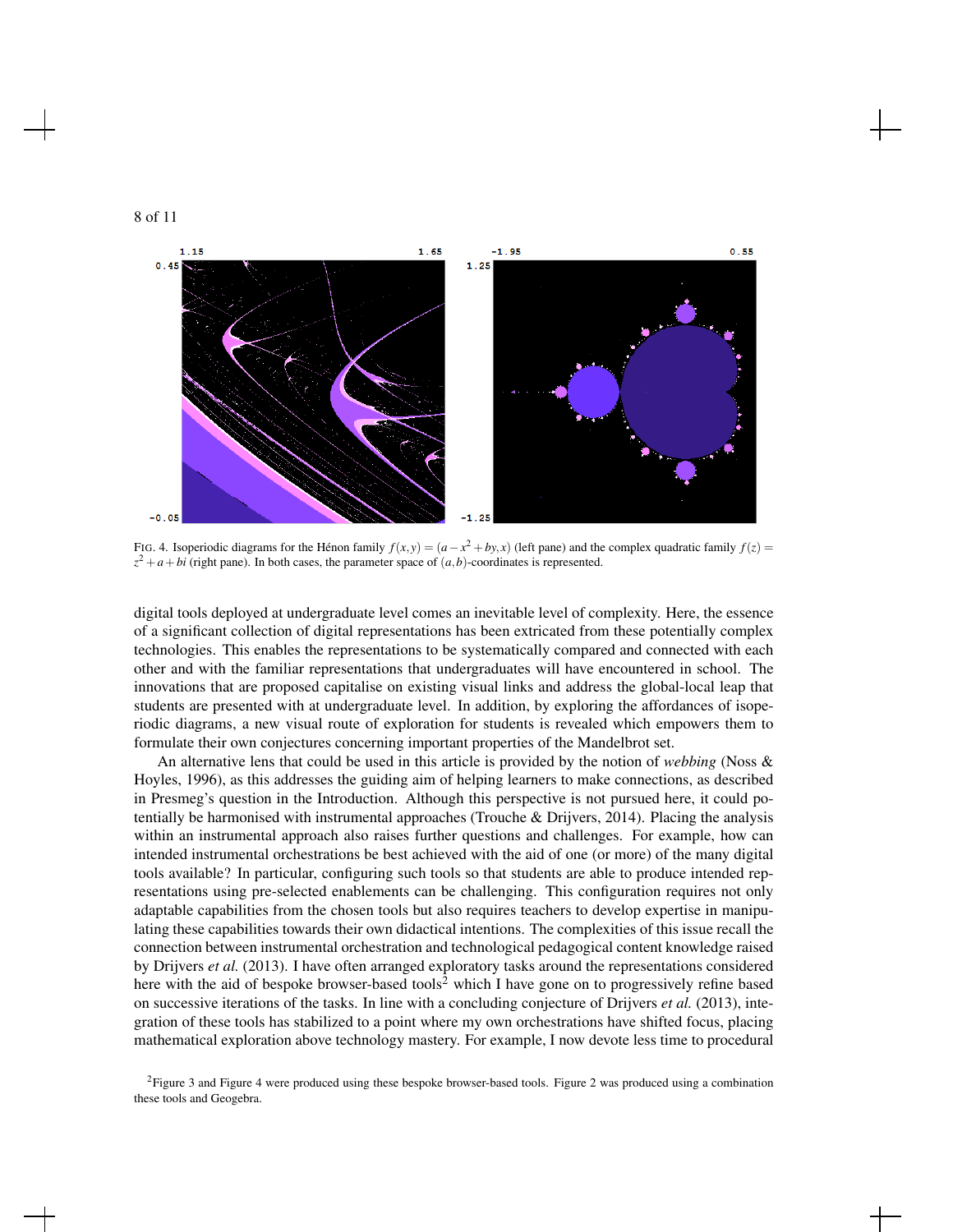tasks at the start of computer-based classes and aim to move students more quickly on to tasks of the type described at the end of Section 3, where it is necessary for them to experiment using the appropriate digital representations themselves.

Using the term *instrumental genesis*, Trouche (2004) describes the process of how instruments may be constructed as augmentations of the body, comprising both an artifact component (for example, a digital representation) and a psychological component linked to students' activities, knowledge and existing methods of working. Given the diversity and complexity of tasks involving digital representations that my students now seem confident in approaching, a potential outcome of the shifted focus described above is a more affirmative perception of instrumental genesis taking place. Thus, to record this more concretely, an important future research direction presents itself concerning students' fluency, synthesis and perspectives on the role of the digital representations considered here, probing the choices, inferences, and conjectures that they make when using these representations in their own explorations.

#### **REFERENCES**

ALLIGOOD, K. T., SAUER, T. D. & YORKE, J. A. (1996) *Chaos*. New York: Springer.

- ARCAVI, A. (2003) The role of visual representations in the learning of mathematics. *Educational studies in mathematics*, 52, 215–241.
- ARTIGUE, M. (2002) Learning mathematics in a cas environment: The genesis of a reflection about instrumentation and the dialectics between technical and conceptual work. *International journal of computers for mathematical learning*, 7, 245.
- BACK, A., GUCKENHEIMER, J., MYERS, M., WICKLIN, F. & WORFOLK, P. (1992) Dstool: Computer assisted exploration of dynamical systems. *Notices Amer. Math. Soc*, 39, 303–309.
- BERRY, D. (2017) *Visualising the code of life*. Parkville, Australia: The Walter and Eliza Hall Institute of Medical Research.
- BOEING, G. (2016) Visual analysis of nonlinear dynamical systems: chaos, fractals, self-similarity and the limits of prediction. *Systems*, 4, 37.
- BORBA, M. C. & VILLARREAL, M. E. (2006) *Humans-with-media and the reorganization of mathematical thinking: Information and communication technologies, modeling, visualization and experimentation*, vol. 39. Berlin/Heidelberg, Germany: Springer Science & Business Media.
- BROOKS, R. & MATELSKI, J. P. (1981) The dynamics of 2-generator subgroups of PSL(2,C). *Riemann surfaces and related topics: Proceedings of the 1978 Stony Brook Conference*, vol. 97. Princeton, New Jersey: Princeton University Press, pp. 65–71.
- BURNS, A. M. (2002) Plotting the escapean animation of parabolic bifurcations in the mandelbrot set. *Mathematics magazine*, 75, 104–116.
- CHOATE, J., DEVANEY, R. L. & FOSTER, A. (1999) *Fractals: a tool kit of dynamics activities*. California: Key Curriculum Press.
- CLEMENTS, M. K. A. (2014) Fifty years of thinking about visualization and visualizing in mathematics education: A historical overview. *Mathematics & mathematics education: Searching for common ground*. New York: Springer, pp. 177–192.
- COBB, P. (2002) Reasoning with tools and inscriptions. *Journal of the Learning Sciences*, 11, 187–215.
- DEVANEY, R. (2018) *An introduction to chaotic dynamical systems*. Boca Raton, Florida: CRC Press.
- DEVANEY, R. L. (1991) The orbit diagram and the mandelbrot set. *The College Mathematics Journal*, 22, 23–38.
- DOYLE, J. F. (1992) An Introduction to Fractals and Chaos. *Teaching Mathematics and its Applications: An International Journal of the IMA*, 11, 166–174.
- DRIJVERS, P., DOORMAN, M., BOON, P., REED, H. & GRAVEMEIJER, K. (2010) The teacher and the tool: Instrumental orchestrations in the technology-rich mathematics classroom. *Educational Studies in mathematics*, 75, 213–234.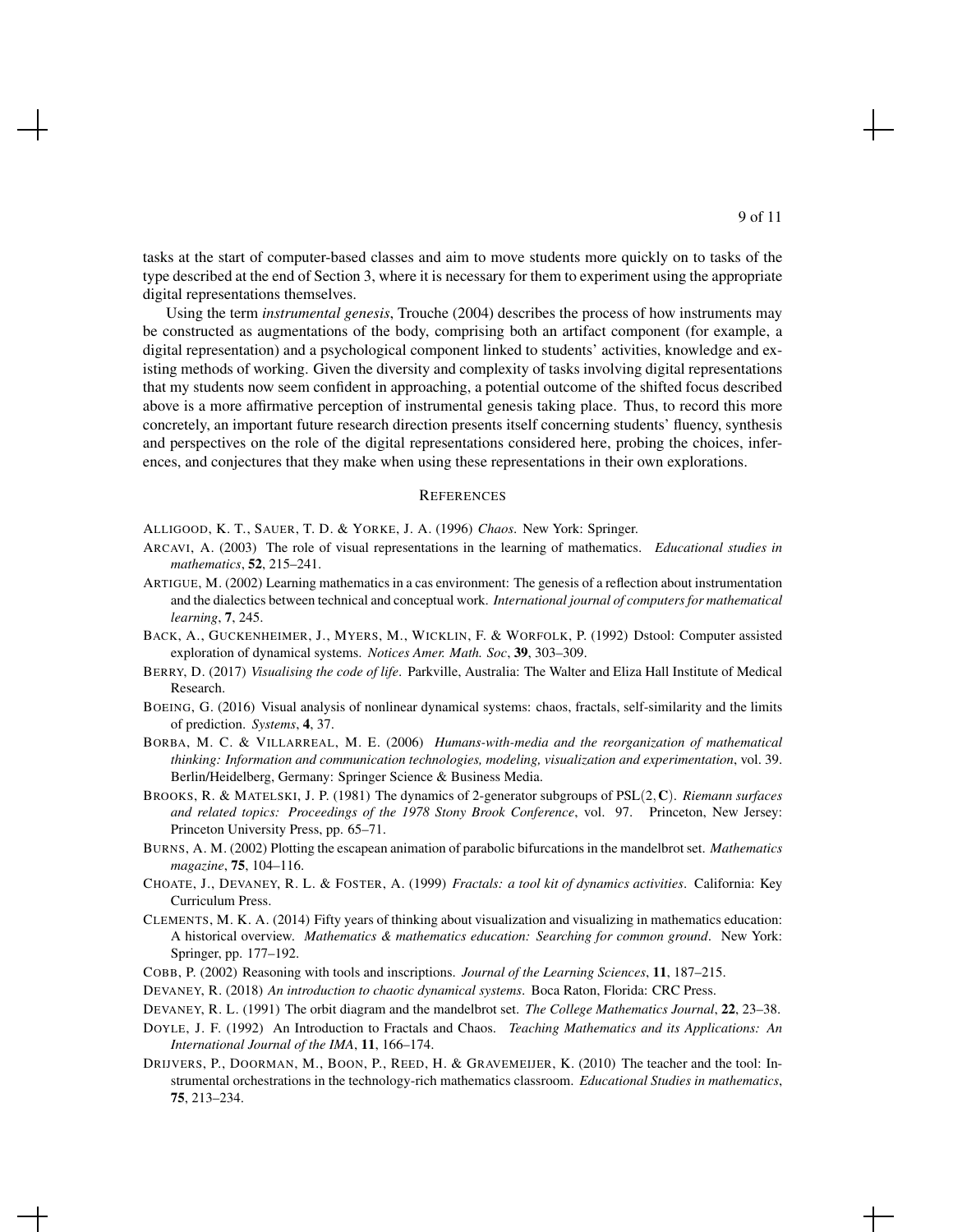DRIJVERS, P., TACOMA, S., BESAMUSCA, A., DOORMAN, M. & BOON, P. (2013) Digital resources inviting changes in mid-adopting teachers practices and orchestrations. *ZDM*, 45, 987–1001.

FRABONI, M. & MOLLER, T. (2008) Fractals in the classroom. *Mathematics Teacher*, 102, 197–199.

FRAME, M. & MANDELBROT, B. (2002) *Fractals, graphics, and mathematics education*. Cambridge, UK: Cambridge University Press.

GALLAS, J. A. (1993) Structure of the parameter space of the hénon map. *Physical Review Letters*, **70**, 2714.

- HOLMGREN, R. A. (1996) *A first course in discrete dynamical systems*. New York: Springer Science & Business Media.
- KLEBANOFF, A. & RICKERT, J. (1998) Studying the cantor dust at the edge of feigenbaum diagrams. *The College Mathematics Journal*, 29, 189–198.
- LAYEK, G. (2015) *An introduction to dynamical systems and chaos*. New York: Springer.
- LYNCH, S. (2018) *Nonlinear discrete dynamical systems*. New York: Springer.
- MANDELBROT, B. B. (1980) Fractal aspects of the iteration of  $z \mapsto \lambda z(1-z)$  for complex  $\lambda$  and *z*. *Annals of the New York Academy of Sciences*, 357, 249–259.
- MANDELBROT, B. B. (1982) *The fractal geometry of nature*. San Francisco, California: W.H. Freeman and Company.

MARSHALL, N., BUTEAU, C. & MULLER, E. (2014) Exploratory objects and microworlds in university mathematics. *Teaching Mathematics and Its Applications: International Journal of the IMA*, 33, 27–38.

- MORGAN, C. & KYNIGOS, C. (2014) Digital artefacts as representations: forging connections between a constructionist and a social semiotic perspective. *Educational Studies in Mathematics*, 85, 357–379.
- NAYLOR, M. (1999) Exploring fractals in the classroom. *The Mathematics Teacher*, 92, 360.
- NOSS, R. & HOYLES, C. (1996) *Windows on mathematical meanings: Learning cultures and computers*, vol. 17. Dordrecht, Boston, London: Kluwer Academic Publishers.
- OATES, G. (2011) Sustaining integrated technology in undergraduate mathematics. *International journal of mathematical education in science and technology*, 42, 709–721.
- O'HALLORAN, K. L. (2015) The language of learning mathematics: A multimodal perspective. *The Journal of Mathematical Behavior*, 40, 63–74.
- PEITGEN, H.-O., JÜRGENS, H. & SAUPE, D. (2013) *Fractals for the classroom: part one introduction to fractals and chaos*. Berlin/Heidelberg, Germany: Springer Science & Business Media.
- PEITGEN, H.-O. & RICHTER, P. H. (2013) *The beauty of fractals: images of complex dynamical systems*. Berlin/Heidelberg, Germany: Springer Science & Business Media.
- PRESMEG, N. (2006) Research on visualization in learning and teaching mathematics: Emergence from psychology. *Handbook of research on the psychology of mathematics education*. Rotterdam, The Netherlands: Sense Publishers, pp. 205–235.
- PRESMEG, N. (2014) Contemplating visualization as an epistemological learning tool in mathematics. *ZDM*, 46, 151–157.
- RABARDEL, P. (2002) People and technology a cognitive approach to contemporary instruments. accessed 20 August 2019, https://hal.archives-ouvertes.fr/hal-01020705/document.
- ROSS, C. & SORENSEN, J. (2000) Will the real bifurcation diagram please stand up! *The College Mathematics Journal*, 31, 2–14.
- ROTH, W.-M. (2003) *Toward an anthropology of graphing*. The Netherlands: Springer.

SCHEINERMAN, E. R. (2012) *Invitation to dynamical systems*. New York: Dover Publications.

- SEDIG, K. & SUMNER, M. (2006) Characterizing interaction with visual mathematical representations. *International Journal of Computers for Mathematical Learning*, 11, 1–55.
- SIAM (2019) *DSWeb The Dynamical Systems Web*. https://dsweb.siam.org/Software, Accessed: 2019-09-20.
- STEWART, S., THOMAS, M. O. & HANNAH, J. (2005) Towards student instrumentation of computer-based algebra systems in university courses. *International Journal of Mathematical Education in Science and Technology*,